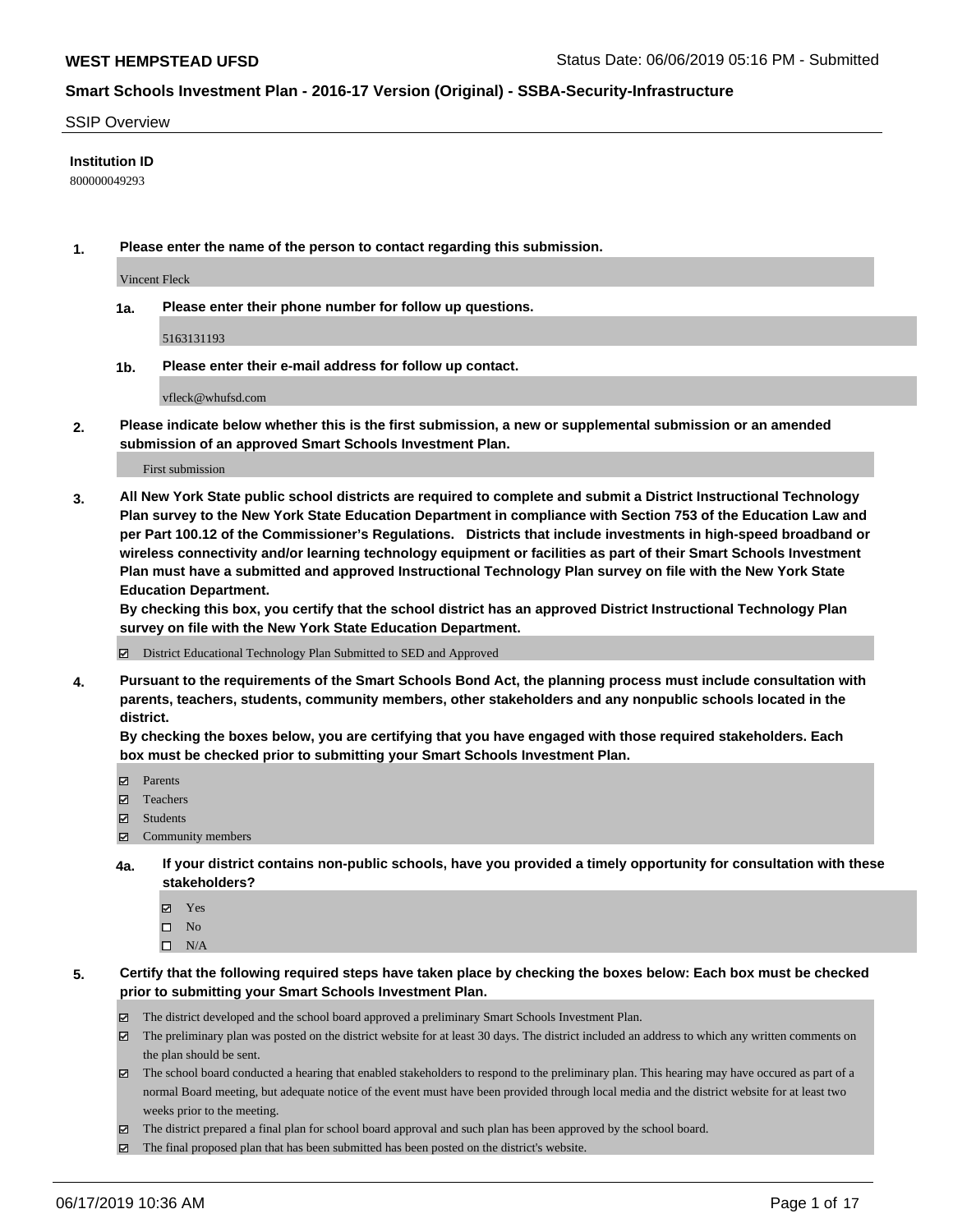SSIP Overview

**5a. Please upload the proposed Smart Schools Investment Plan (SSIP) that was posted on the district's website, along with any supporting materials. Note that this should be different than your recently submitted Educational Technology Survey. The Final SSIP, as approved by the School Board, should also be posted on the website and remain there during the course of the projects contained therein.**

Smart\_Bond\_Fund\_Utilization-12-8-2015.pdf Bond\_Referendum\_Components\_SUMMARY\_REVISED.pdf

**5b. Enter the webpage address where the final Smart Schools Investment Plan is posted. The Plan should remain posted for the life of the included projects.**

http://www.whufsd.com/district/smart\_bond\_information

**6. Please enter an estimate of the total number of students and staff that will benefit from this Smart Schools Investment Plan based on the cumulative projects submitted to date.**

2,500

**7. An LEA/School District may partner with one or more other LEA/School Districts to form a consortium to pool Smart Schools Bond Act funds for a project that meets all other Smart School Bond Act requirements. Each school district participating in the consortium will need to file an approved Smart Schools Investment Plan for the project and submit a signed Memorandum of Understanding that sets forth the details of the consortium including the roles of each respective district.**

 $\Box$  The district plans to participate in a consortium to partner with other school district(s) to implement a Smart Schools project.

**8. Please enter the name and 6-digit SED Code for each LEA/School District participating in the Consortium.**

| <b>Partner LEA/District</b> | ISED BEDS Code |
|-----------------------------|----------------|
| (No Response)               | (No Response)  |

**9. Please upload a signed Memorandum of Understanding with all of the participating Consortium partners.**

(No Response)

**10. Your district's Smart Schools Bond Act Allocation is:**

\$963,664

**11. Enter the budget sub-allocations by category that you are submitting for approval at this time. If you are not budgeting SSBA funds for a category, please enter 0 (zero.) If the value entered is \$0, you will not be required to complete that survey question.**

|                                              | Sub-<br>Allocations |
|----------------------------------------------|---------------------|
| <b>School Connectivity</b>                   | $\overline{0}$      |
| <b>Connectivity Projects for Communities</b> | $\overline{0}$      |
| <b>Classroom Technology</b>                  | $\overline{0}$      |
| Pre-Kindergarten Classrooms                  | 0                   |
| Replace Transportable Classrooms             | $\overline{0}$      |
| <b>High-Tech Security Features</b>           | 860,076             |
| Totals:                                      | 860,076             |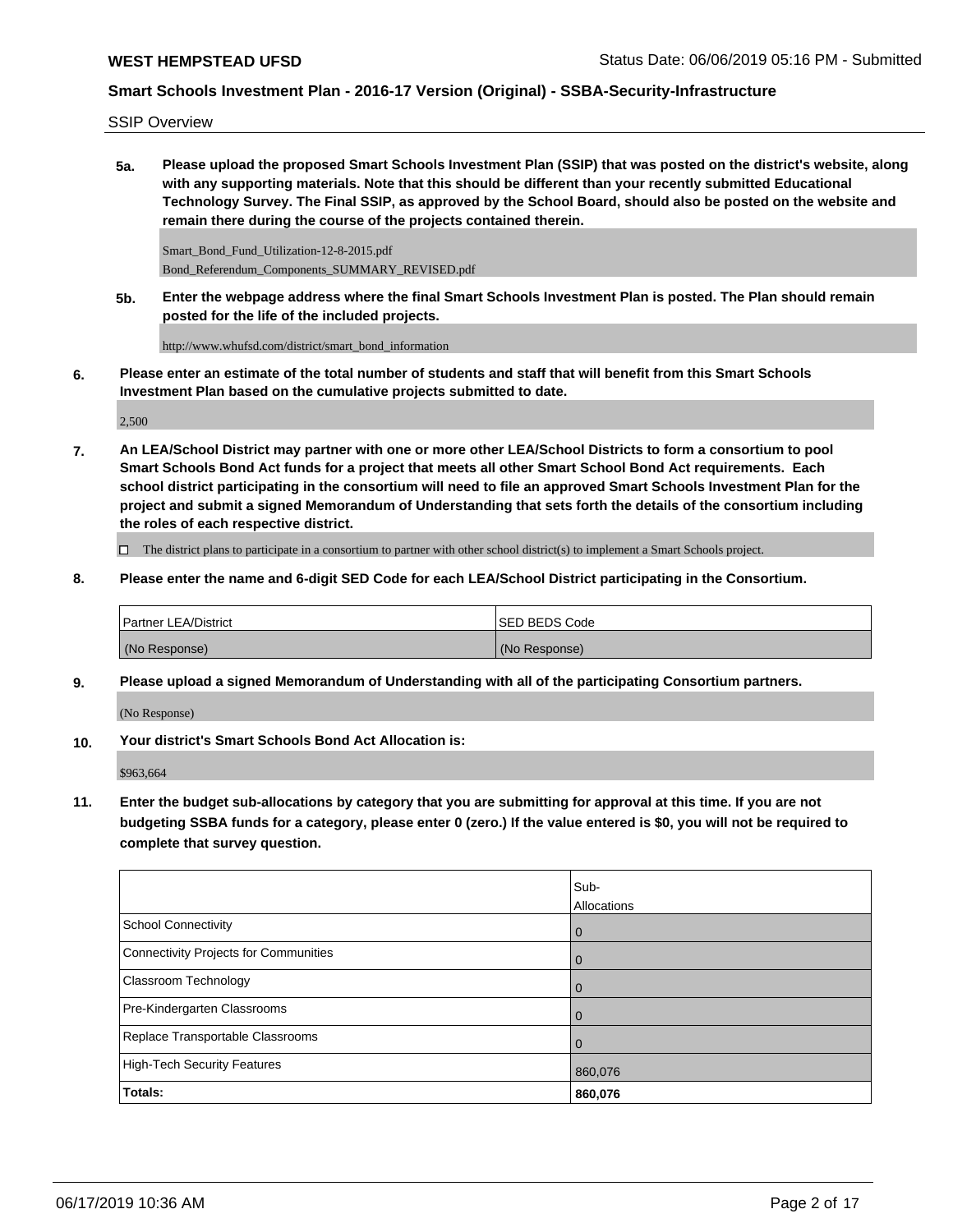School Connectivity

- **1. In order for students and faculty to receive the maximum benefit from the technology made available under the Smart Schools Bond Act, their school buildings must possess sufficient connectivity infrastructure to ensure that devices can be used during the school day. Smart Schools Investment Plans must demonstrate that:**
	- **• sufficient infrastructure that meets the Federal Communications Commission's 100 Mbps per 1,000 students standard currently exists in the buildings where new devices will be deployed, or**
	- **• is a planned use of a portion of Smart Schools Bond Act funds, or**
	- **• is under development through another funding source.**

**Smart Schools Bond Act funds used for technology infrastructure or classroom technology investments must increase the number of school buildings that meet or exceed the minimum speed standard of 100 Mbps per 1,000 students and staff within 12 months. This standard may be met on either a contracted 24/7 firm service or a "burstable" capability. If the standard is met under the burstable criteria, it must be:**

**1. Specifically codified in a service contract with a provider, and**

**2. Guaranteed to be available to all students and devices as needed, particularly during periods of high demand, such as computer-based testing (CBT) periods.**

**Please describe how your district already meets or is planning to meet this standard within 12 months of plan submission.**

(No Response)

**1a. If a district believes that it will be impossible to meet this standard within 12 months, it may apply for a waiver of this requirement, as described on the Smart Schools website. The waiver must be filed and approved by SED prior to submitting this survey.**

 $\Box$  By checking this box, you are certifying that the school district has an approved waiver of this requirement on file with the New York State Education Department.

#### **2. Connectivity Speed Calculator (Required)**

|                         | Number of<br>Students | Multiply by<br>100 Kbps | Divide by 1000 Current Speed<br>to Convert to<br>Required<br>Speed in Mb | l in Mb          | Expected<br>Speed to be<br>Attained Within   Required<br>12 Months | <b>Expected Date</b><br>When<br>Speed Will be<br><b>Met</b> |
|-------------------------|-----------------------|-------------------------|--------------------------------------------------------------------------|------------------|--------------------------------------------------------------------|-------------------------------------------------------------|
| <b>Calculated Speed</b> | (No<br>Response)      | (No Response)           | (No<br>Response)                                                         | (No<br>Response) | (No<br>Response)                                                   | (No<br>Response)                                            |

**3. Describe how you intend to use Smart Schools Bond Act funds for high-speed broadband and/or wireless connectivity projects in school buildings.**

(No Response)

**4. Describe the linkage between the district's District Instructional Technology Plan and the proposed projects. (There should be a link between your response to this question and your response to Question 1 in Part E. Curriculum and Instruction "What are the district's plans to use digital connectivity and technology to improve teaching and learning?)**

(No Response)

**5. If the district wishes to have students and staff access the Internet from wireless devices within the school building, or in close proximity to it, it must first ensure that it has a robust Wi-Fi network in place that has sufficient bandwidth to meet user demand.**

**Please describe how you have quantified this demand and how you plan to meet this demand.**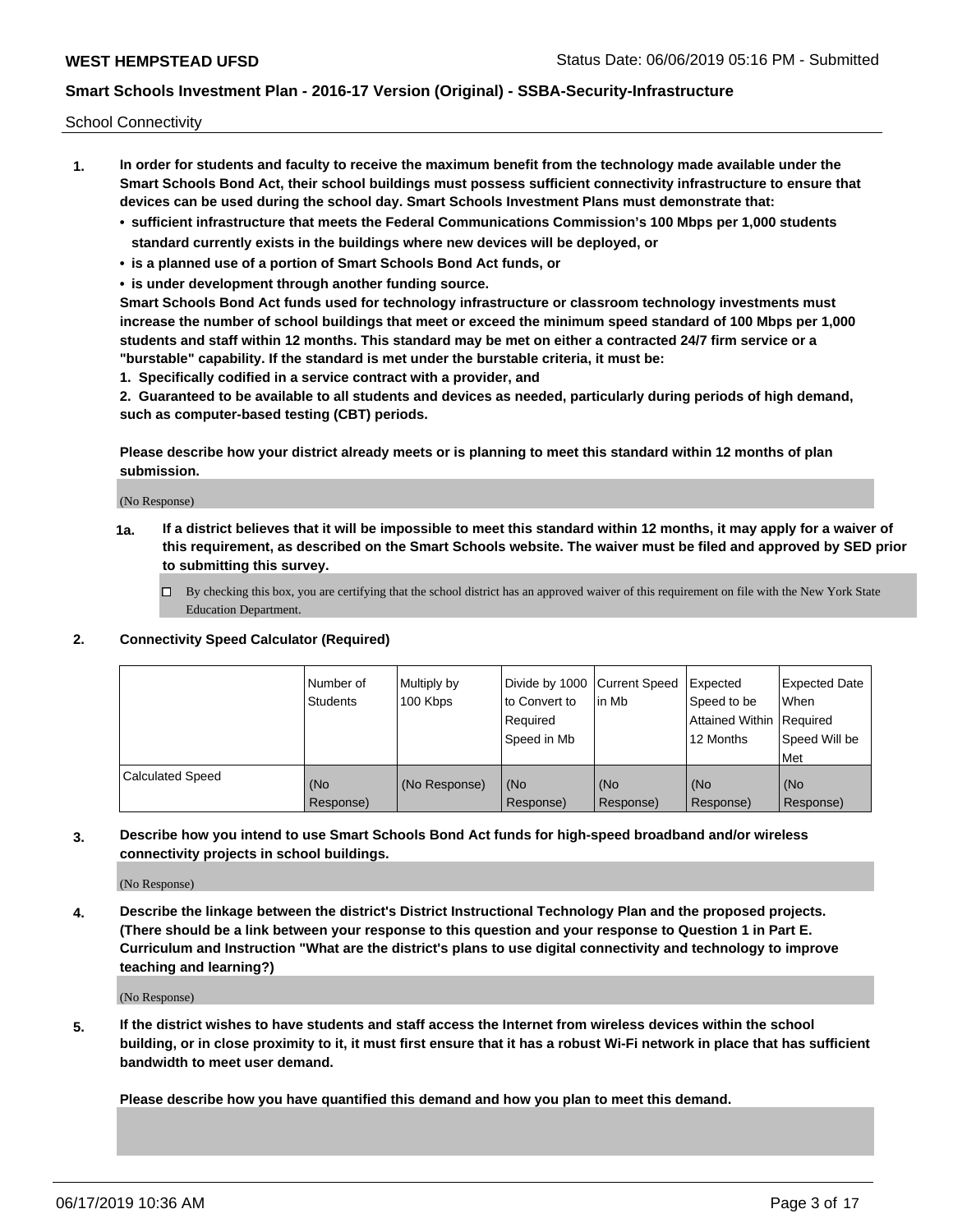School Connectivity

**6. As indicated on Page 5 of the guidance, the Office of Facilities Planning will have to conduct a preliminary review of all capital projects, including connectivity projects.**

**Please indicate on a separate row each project number given to you by the Office of Facilities Planning.**

| Project Number |  |
|----------------|--|
|                |  |
| (No Response)  |  |
|                |  |

**7. Certain high-tech security and connectivity infrastructure projects may be eligible for an expedited review process as determined by the Office of Facilities Planning.**

**Was your project deemed eligible for streamlined review?**

(No Response)

**8. Include the name and license number of the architect or engineer of record.**

| Name          | License Number |
|---------------|----------------|
| (No Response) | (No Response)  |

**9. If you are submitting an allocation for School Connectivity complete this table. Note that the calculated Total at the bottom of the table must equal the Total allocation for this category that you entered in the SSIP Overview overall budget.** 

|                                            | Sub-          |
|--------------------------------------------|---------------|
|                                            | Allocation    |
| Network/Access Costs                       | (No Response) |
| <b>Outside Plant Costs</b>                 | (No Response) |
| School Internal Connections and Components | (No Response) |
| <b>Professional Services</b>               | (No Response) |
| Testing                                    | (No Response) |
| <b>Other Upfront Costs</b>                 | (No Response) |
| <b>Other Costs</b>                         | (No Response) |
| Totals:                                    | 0             |

**10. Please detail the type, quantity, per unit cost and total cost of the eligible items under each sub-category. This is especially important for any expenditures listed under the "Other" category. All expenditures must be eligible for tax-exempt financing to be reimbursed through the SSBA. Sufficient detail must be provided so that we can verify this is the case. If you have any questions, please contact us directly through smartschools@nysed.gov. NOTE: Wireless Access Points should be included in this category, not under Classroom Educational Technology, except those that will be loaned/purchased for nonpublic schools.**

| Select the allowable expenditure | Item to be purchased | Quantity      | Cost per Item | <b>Total Cost</b> |
|----------------------------------|----------------------|---------------|---------------|-------------------|
| type.                            |                      |               |               |                   |
| Repeat to add another item under |                      |               |               |                   |
| each type.                       |                      |               |               |                   |
| (No Response)                    | (No Response)        | (No Response) | (No Response) | (No Response)     |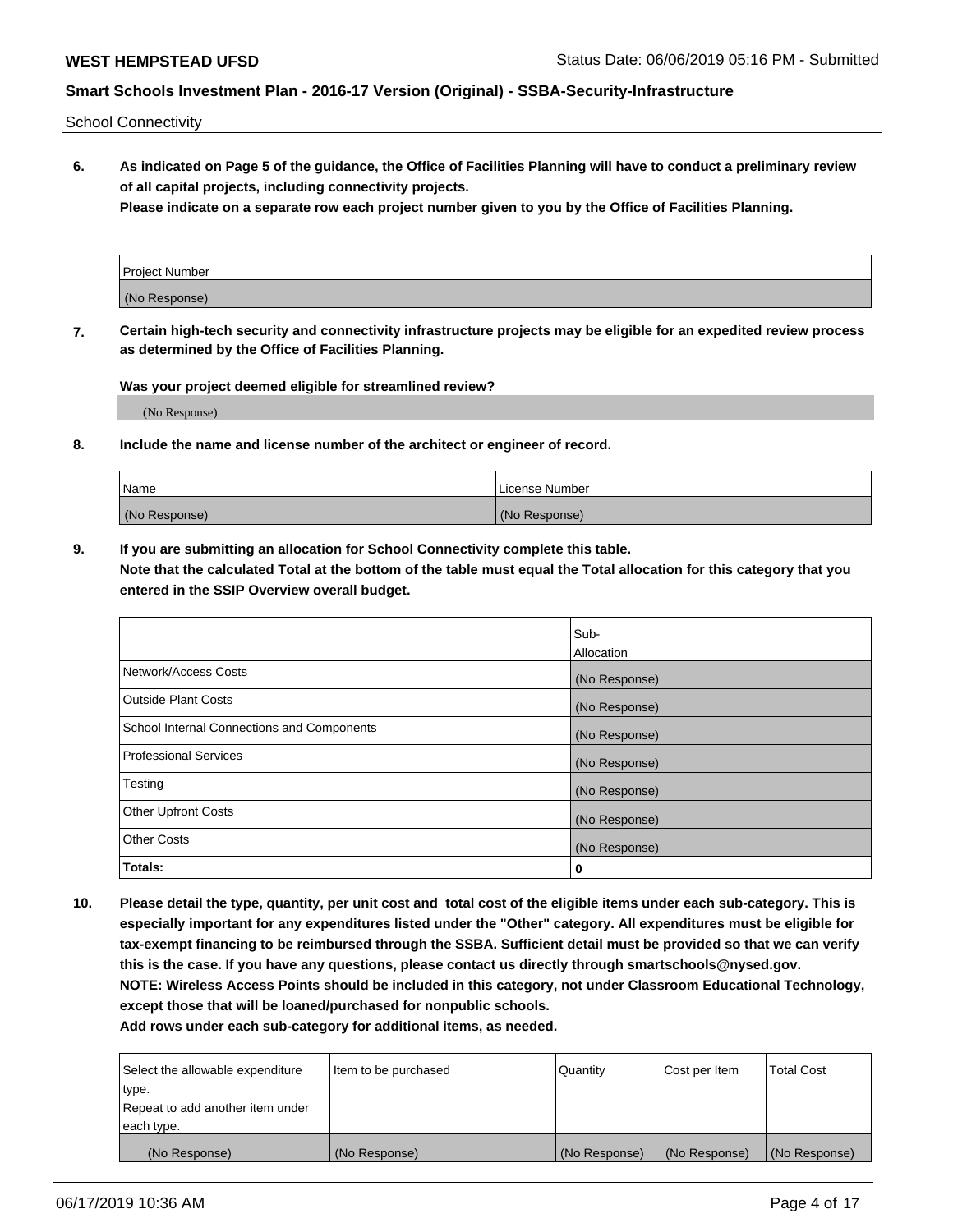Community Connectivity (Broadband and Wireless)

**1. Describe how you intend to use Smart Schools Bond Act funds for high-speed broadband and/or wireless connectivity projects in the community.**

(No Response)

**2. Please describe how the proposed project(s) will promote student achievement and increase student and/or staff access to the Internet in a manner that enhances student learning and/or instruction outside of the school day and/or school building.**

(No Response)

**3. Community connectivity projects must comply with all the necessary local building codes and regulations (building and related permits are not required prior to plan submission).**

 $\Box$  I certify that we will comply with all the necessary local building codes and regulations.

**4. Please describe the physical location of the proposed investment.**

(No Response)

**5. Please provide the initial list of partners participating in the Community Connectivity Broadband Project, along with their Federal Tax Identification (Employer Identification) number.**

| <b>Project Partners</b> | l Federal ID # |
|-------------------------|----------------|
| (No Response)           | (No Response)  |

**6. If you are submitting an allocation for Community Connectivity, complete this table.**

**Note that the calculated Total at the bottom of the table must equal the Total allocation for this category that you entered in the SSIP Overview overall budget.**

|                                    | Sub-Allocation |
|------------------------------------|----------------|
| Network/Access Costs               | (No Response)  |
| <b>Outside Plant Costs</b>         | (No Response)  |
| <b>Tower Costs</b>                 | (No Response)  |
| <b>Customer Premises Equipment</b> | (No Response)  |
| <b>Professional Services</b>       | (No Response)  |
| Testing                            | (No Response)  |
| <b>Other Upfront Costs</b>         | (No Response)  |
| <b>Other Costs</b>                 | (No Response)  |
| Totals:                            | 0              |

**7. Please detail the type, quantity, per unit cost and total cost of the eligible items under each sub-category. This is especially important for any expenditures listed under the "Other" category. All expenditures must be capital-bond eligible to be reimbursed through the SSBA. If you have any questions, please contact us directly through smartschools@nysed.gov.**

| Select the allowable expenditure<br>type.      | Item to be purchased | Quantity      | Cost per Item | <b>Total Cost</b> |
|------------------------------------------------|----------------------|---------------|---------------|-------------------|
| Repeat to add another item under<br>each type. |                      |               |               |                   |
| (No Response)                                  | (No Response)        | (No Response) | (No Response) | (No Response)     |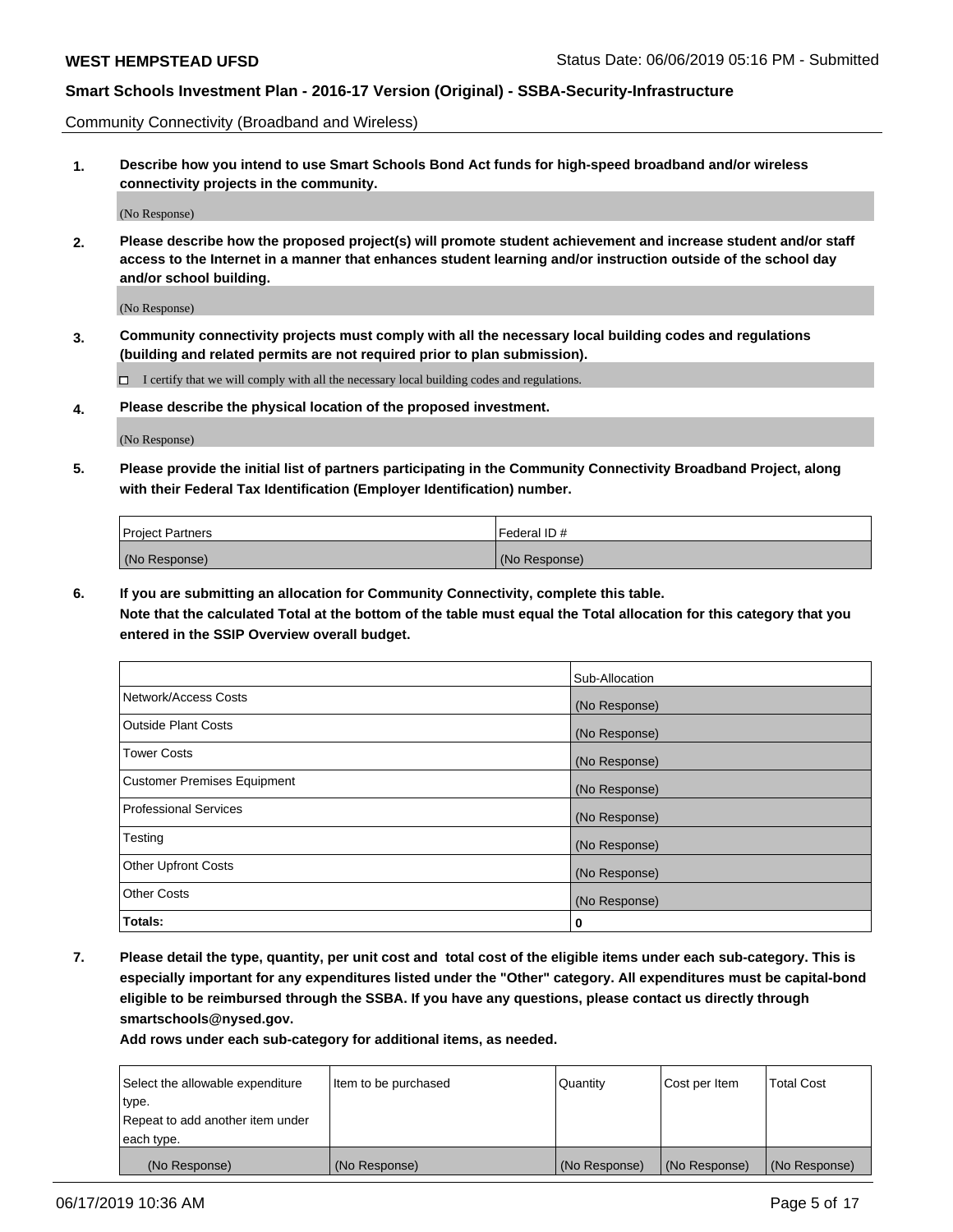### Classroom Learning Technology

**1. In order for students and faculty to receive the maximum benefit from the technology made available under the Smart Schools Bond Act, their school buildings must possess sufficient connectivity infrastructure to ensure that devices can be used during the school day. Smart Schools Investment Plans must demonstrate that sufficient infrastructure that meets the Federal Communications Commission's 100 Mbps per 1,000 students standard currently exists in the buildings where new devices will be deployed, or is a planned use of a portion of Smart Schools Bond Act funds, or is under development through another funding source. Smart Schools Bond Act funds used for technology infrastructure or classroom technology investments must increase the number of school buildings that meet or exceed the minimum speed standard of 100 Mbps per 1,000**

**students and staff within 12 months. This standard may be met on either a contracted 24/7 firm service or a "burstable" capability. If the standard is met under the burstable criteria, it must be:**

**1. Specifically codified in a service contract with a provider, and**

**2. Guaranteed to be available to all students and devices as needed, particularly during periods of high demand, such as computer-based testing (CBT) periods.**

**Please describe how your district already meets or is planning to meet this standard within 12 months of plan submission.**

(No Response)

- **1a. If a district believes that it will be impossible to meet this standard within 12 months, it may apply for a waiver of this requirement, as described on the Smart Schools website. The waiver must be filed and approved by SED prior to submitting this survey.**
	- By checking this box, you are certifying that the school district has an approved waiver of this requirement on file with the New York State Education Department.

### **2. Connectivity Speed Calculator (Required)**

|                         | I Number of<br>Students | Multiply by<br>100 Kbps | to Convert to<br>Required<br>Speed in Mb | Divide by 1000 Current Speed Expected<br>lin Mb | Speed to be<br>Attained Within Required<br>12 Months | <b>Expected Date</b><br>When<br>Speed Will be<br>Met |
|-------------------------|-------------------------|-------------------------|------------------------------------------|-------------------------------------------------|------------------------------------------------------|------------------------------------------------------|
| <b>Calculated Speed</b> | (No<br>Response)        | (No Response)           | (No<br>Response)                         | (No<br>Response)                                | (No<br>Response)                                     | (No<br>Response)                                     |

**3. If the district wishes to have students and staff access the Internet from wireless devices within the school building, or in close proximity to it, it must first ensure that it has a robust Wi-Fi network in place that has sufficient bandwidth to meet user demand.**

**Please describe how you have quantified this demand and how you plan to meet this demand.**

(No Response)

**4. All New York State public school districts are required to complete and submit an Instructional Technology Plan survey to the New York State Education Department in compliance with Section 753 of the Education Law and per Part 100.12 of the Commissioner's Regulations.**

**Districts that include educational technology purchases as part of their Smart Schools Investment Plan must have a submitted and approved Instructional Technology Plan survey on file with the New York State Education Department.**

- $\Box$  By checking this box, you are certifying that the school district has an approved Instructional Technology Plan survey on file with the New York State Education Department.
- **5. Describe the devices you intend to purchase and their compatibility with existing or planned platforms or systems. Specifically address the adequacy of each facility's electrical, HVAC and other infrastructure necessary to install and support the operation of the planned technology.**

(No Response)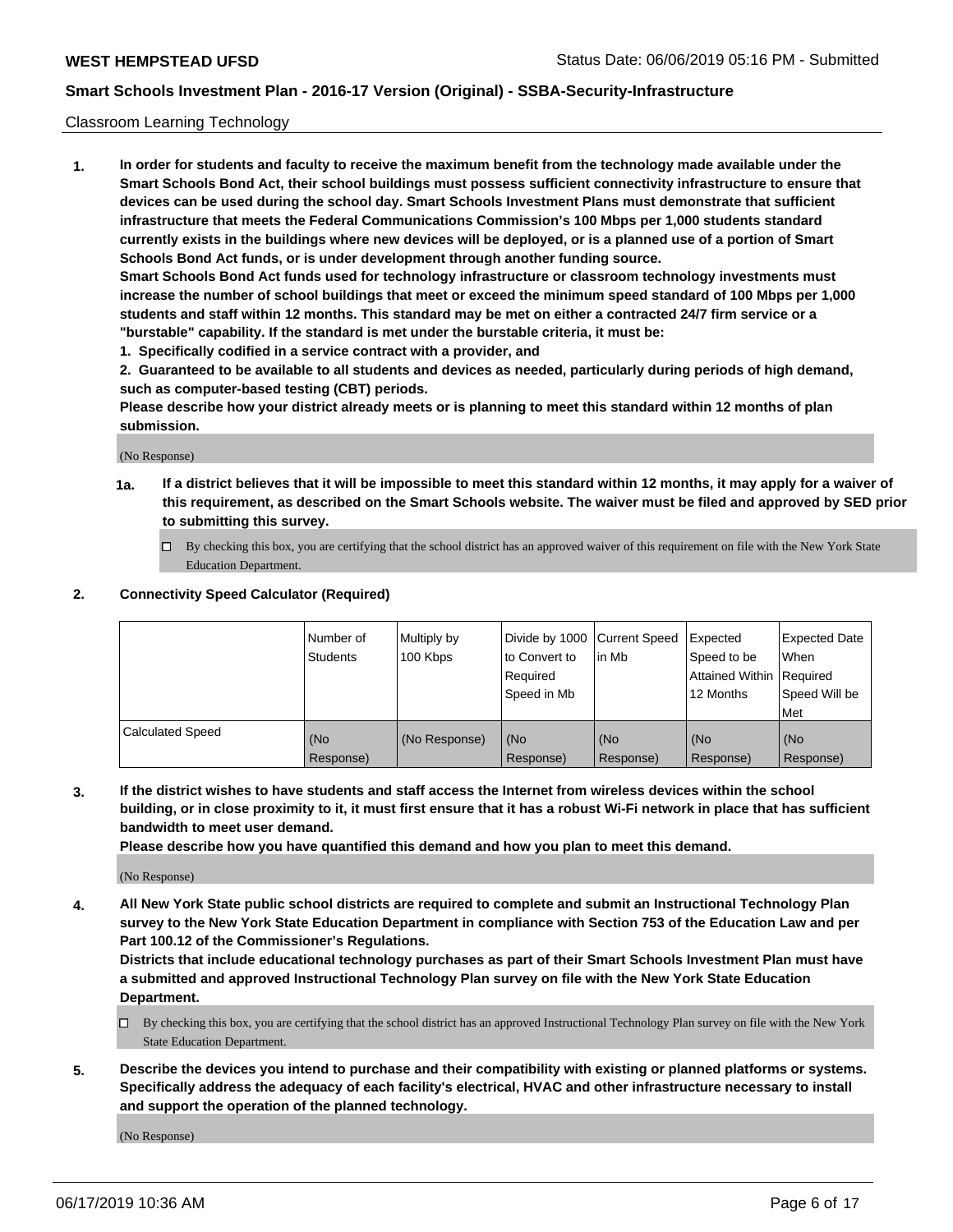### Classroom Learning Technology

- **6. Describe how the proposed technology purchases will:**
	- **> enhance differentiated instruction;**
	- **> expand student learning inside and outside the classroom;**
	- **> benefit students with disabilities and English language learners; and**
	- **> contribute to the reduction of other learning gaps that have been identified within the district.**

**The expectation is that districts will place a priority on addressing the needs of students who struggle to succeed in a rigorous curriculum. Responses in this section should specifically address this concern and align with the district's Instructional Technology Plan (in particular Question 2 of E. Curriculum and Instruction: "Does the district's instructional technology plan address the needs of students with disabilities to ensure equitable access to instruction, materials and assessments?" and Question 3 of the same section: "Does the district's instructional technology plan address the provision of assistive technology specifically for students with disabilities to ensure access to and participation in the general curriculum?"**

(No Response)

**7. Where appropriate, describe how the proposed technology purchases will enhance ongoing communication with parents and other stakeholders and help the district facilitate technology-based regional partnerships, including distance learning and other efforts.**

(No Response)

**8. Describe the district's plan to provide professional development to ensure that administrators, teachers and staff can employ the technology purchased to enhance instruction successfully.**

**Note: This response should be aligned and expanded upon in accordance with your district's response to Question 1 of F. Professional Development of your Instructional Technology Plan: "Please provide a summary of professional development offered to teachers and staff, for the time period covered by this plan, to support technology to enhance teaching and learning. Please include topics, audience and method of delivery within your summary."**

(No Response)

- **9. Districts must contact the SUNY/CUNY teacher preparation program that supplies the largest number of the district's new teachers to request advice on innovative uses and best practices at the intersection of pedagogy and educational technology.**
	- By checking this box, you certify that you have contacted the SUNY/CUNY teacher preparation program that supplies the largest number of your new teachers to request advice on these issues.
	- **9a. Please enter the name of the SUNY or CUNY Institution that you contacted.**

(No Response)

**9b. Enter the primary Institution phone number.**

(No Response)

**9c. Enter the name of the contact person with whom you consulted and/or will be collaborating with on innovative uses of technology and best practices.**

(No Response)

**10. A district whose Smart Schools Investment Plan proposes the purchase of technology devices and other hardware must account for nonpublic schools in the district.**

**Are there nonpublic schools within your school district?**

Yes

 $\square$  No

**11. Nonpublic Classroom Technology Loan Calculator**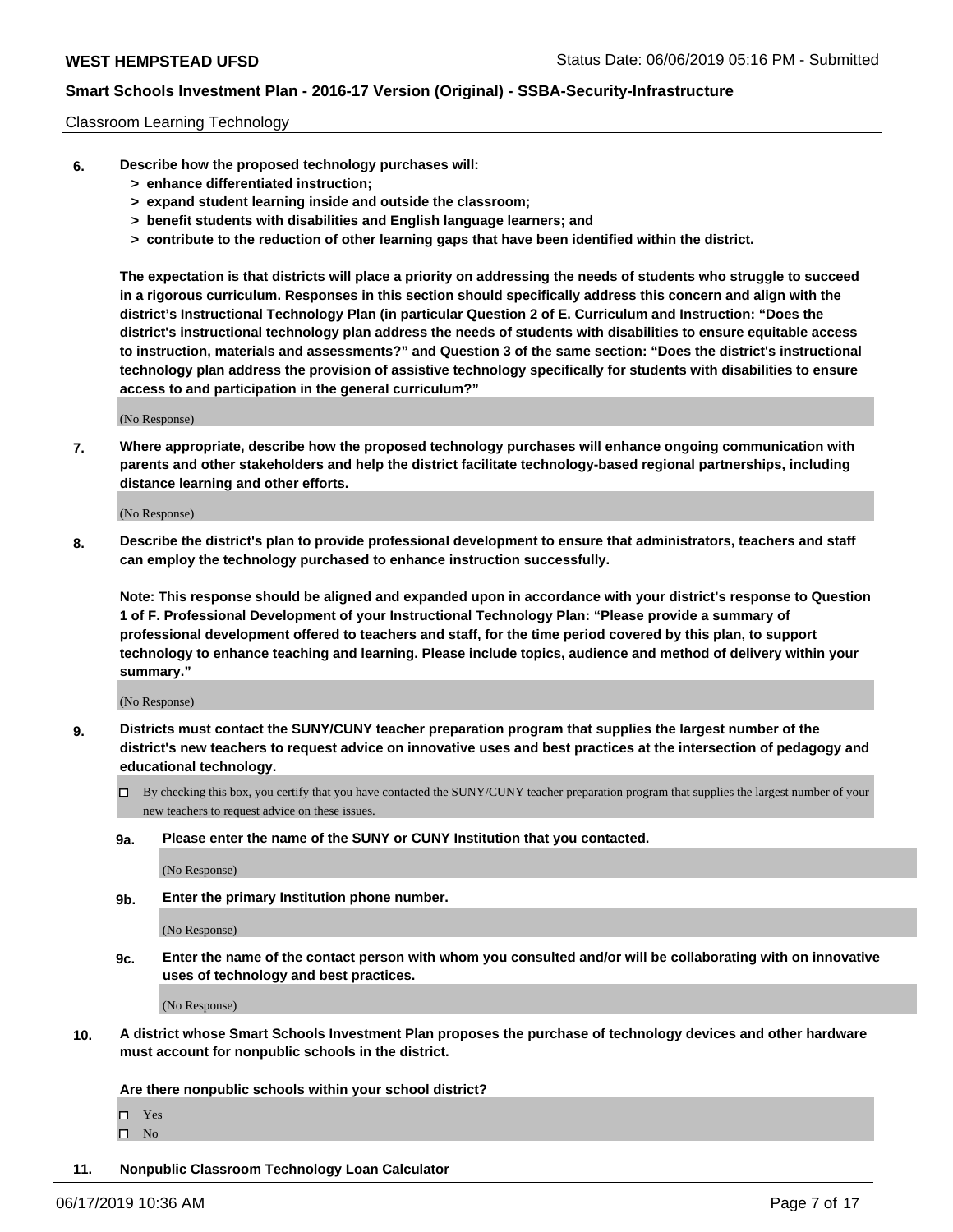### Classroom Learning Technology

**The Smart Schools Bond Act provides that any Classroom Learning Technology purchases made using Smart Schools funds shall be lent, upon request, to nonpublic schools in the district. However, no school district shall be required to loan technology in amounts greater than the total obtained and spent on technology pursuant to the Smart Schools Bond Act and the value of such loan may not exceed the total of \$250 multiplied by the nonpublic school enrollment in the base year at the time of enactment. See:**

**http://www.p12.nysed.gov/mgtserv/smart\_schools/docs/Smart\_Schools\_Bond\_Act\_Guidance\_04.27.15\_Final.pdf.**

|                                       | 1. Classroom<br>Technology<br>Sub-allocation | l 2. Public<br>Enrollment<br>$(2014-15)$ | 3. Nonpublic<br>l Enrollment<br>$(2014-15)$ | l 4. Sum of<br>Public and<br>l Nonpublic<br>Enrollment                                        | l 5. Total Per<br>Pupil Sub-<br>l allocation | l 6. Total<br>Nonpublic Loan<br>Amount |
|---------------------------------------|----------------------------------------------|------------------------------------------|---------------------------------------------|-----------------------------------------------------------------------------------------------|----------------------------------------------|----------------------------------------|
| Calculated Nonpublic Loan<br>l Amount |                                              |                                          |                                             | (No Response)   (No Response)   (No Response)   (No Response)   (No Response)   (No Response) |                                              |                                        |

**12. To ensure the sustainability of technology purchases made with Smart Schools funds, districts must demonstrate a long-term plan to maintain and replace technology purchases supported by Smart Schools Bond Act funds. This sustainability plan shall demonstrate a district's capacity to support recurring costs of use that are ineligible for Smart Schools Bond Act funding such as device maintenance, technical support, Internet and wireless fees, maintenance of hotspots, staff professional development, building maintenance and the replacement of incidental items. Further, such a sustainability plan shall include a long-term plan for the replacement of purchased devices and equipment at the end of their useful life with other funding sources.**

 $\Box$  By checking this box, you certify that the district has a sustainability plan as described above.

**13. Districts must ensure that devices purchased with Smart Schools Bond funds will be distributed, prepared for use, maintained and supported appropriately. Districts must maintain detailed device inventories in accordance with generally accepted accounting principles.**

By checking this box, you certify that the district has a distribution and inventory management plan and system in place.

**14. If you are submitting an allocation for Classroom Learning Technology complete this table. Note that the calculated Total at the bottom of the table must equal the Total allocation for this category that you entered in the SSIP Overview overall budget.**

|                         | Sub-Allocation |
|-------------------------|----------------|
| Interactive Whiteboards | (No Response)  |
| Computer Servers        | (No Response)  |
| Desktop Computers       | (No Response)  |
| <b>Laptop Computers</b> | (No Response)  |
| <b>Tablet Computers</b> | (No Response)  |
| <b>Other Costs</b>      | (No Response)  |
| Totals:                 | 0              |

**15. Please detail the type, quantity, per unit cost and total cost of the eligible items under each sub-category. This is especially important for any expenditures listed under the "Other" category. All expenditures must be capital-bond eligible to be reimbursed through the SSBA. If you have any questions, please contact us directly through smartschools@nysed.gov.**

**Please specify in the "Item to be Purchased" field which specific expenditures and items are planned to meet the district's nonpublic loan requirement, if applicable.**

**NOTE: Wireless Access Points that will be loaned/purchased for nonpublic schools should ONLY be included in this category, not under School Connectivity, where public school districts would list them.**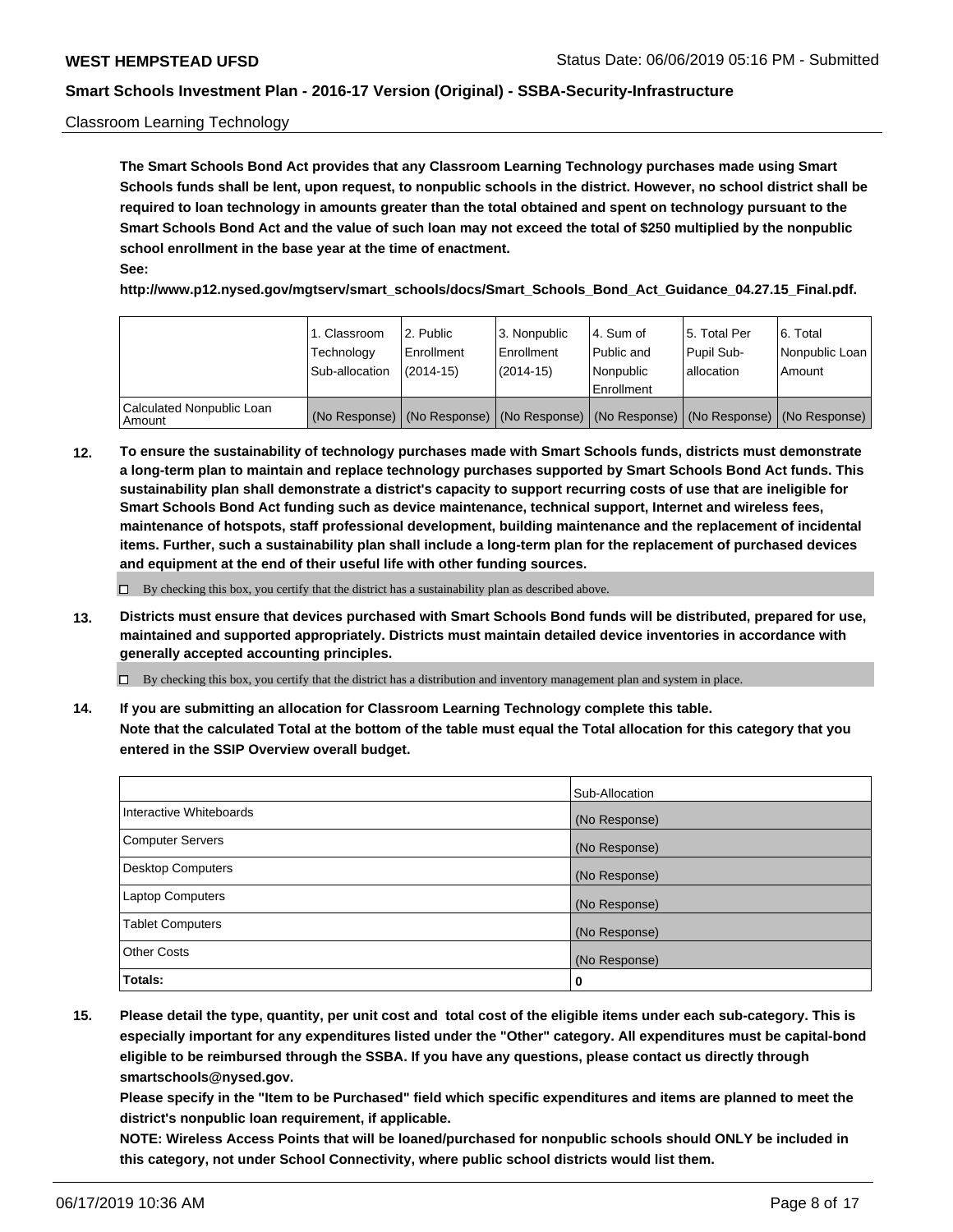Classroom Learning Technology

| Select the allowable expenditure | I Item to be Purchased | Quantity      | Cost per Item | <b>Total Cost</b> |
|----------------------------------|------------------------|---------------|---------------|-------------------|
| type.                            |                        |               |               |                   |
| Repeat to add another item under |                        |               |               |                   |
| each type.                       |                        |               |               |                   |
| (No Response)                    | (No Response)          | (No Response) | (No Response) | (No Response)     |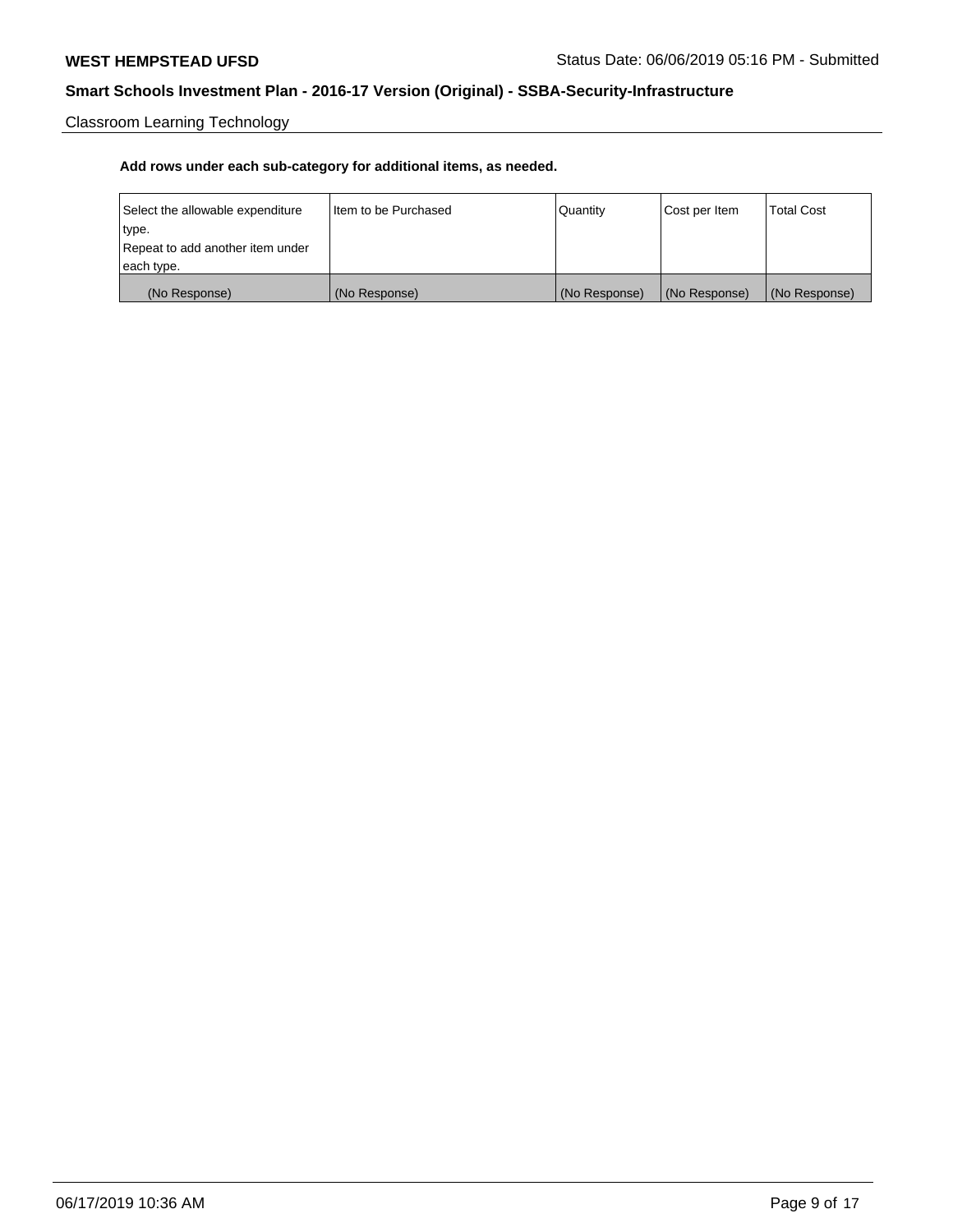#### Pre-Kindergarten Classrooms

**1. Provide information regarding how and where the district is currently serving pre-kindergarten students and justify the need for additional space with enrollment projections over 3 years.**

(No Response)

- **2. Describe the district's plan to construct, enhance or modernize education facilities to accommodate prekindergarten programs. Such plans must include:**
	- **Specific descriptions of what the district intends to do to each space;**
	- **An affirmation that pre-kindergarten classrooms will contain a minimum of 900 square feet per classroom;**
	- **The number of classrooms involved;**
	- **The approximate construction costs per classroom; and**
	- **Confirmation that the space is district-owned or has a long-term lease that exceeds the probable useful life of the improvements.**

(No Response)

**3. Smart Schools Bond Act funds may only be used for capital construction costs. Describe the type and amount of additional funds that will be required to support ineligible ongoing costs (e.g. instruction, supplies) associated with any additional pre-kindergarten classrooms that the district plans to add.**

(No Response)

**4. All plans and specifications for the erection, repair, enlargement or remodeling of school buildings in any public school district in the State must be reviewed and approved by the Commissioner. Districts that plan capital projects using their Smart Schools Bond Act funds will undergo a Preliminary Review Process by the Office of Facilities Planning.**

**Please indicate on a separate row each project number given to you by the Office of Facilities Planning.**

| Project Number |  |
|----------------|--|
| (No Response)  |  |
|                |  |

**5. If you have made an allocation for Pre-Kindergarten Classrooms, complete this table.**

**Note that the calculated Total at the bottom of the table must equal the Total allocation for this category that you entered in the SSIP Overview overall budget.**

|                                          | Sub-Allocation |
|------------------------------------------|----------------|
| Construct Pre-K Classrooms               | (No Response)  |
| Enhance/Modernize Educational Facilities | (No Response)  |
| <b>Other Costs</b>                       | (No Response)  |
| Totals:                                  | 0              |

**6. Please detail the type, quantity, per unit cost and total cost of the eligible items under each sub-category. This is especially important for any expenditures listed under the "Other" category. All expenditures must be capital-bond eligible to be reimbursed through the SSBA. If you have any questions, please contact us directly through smartschools@nysed.gov.**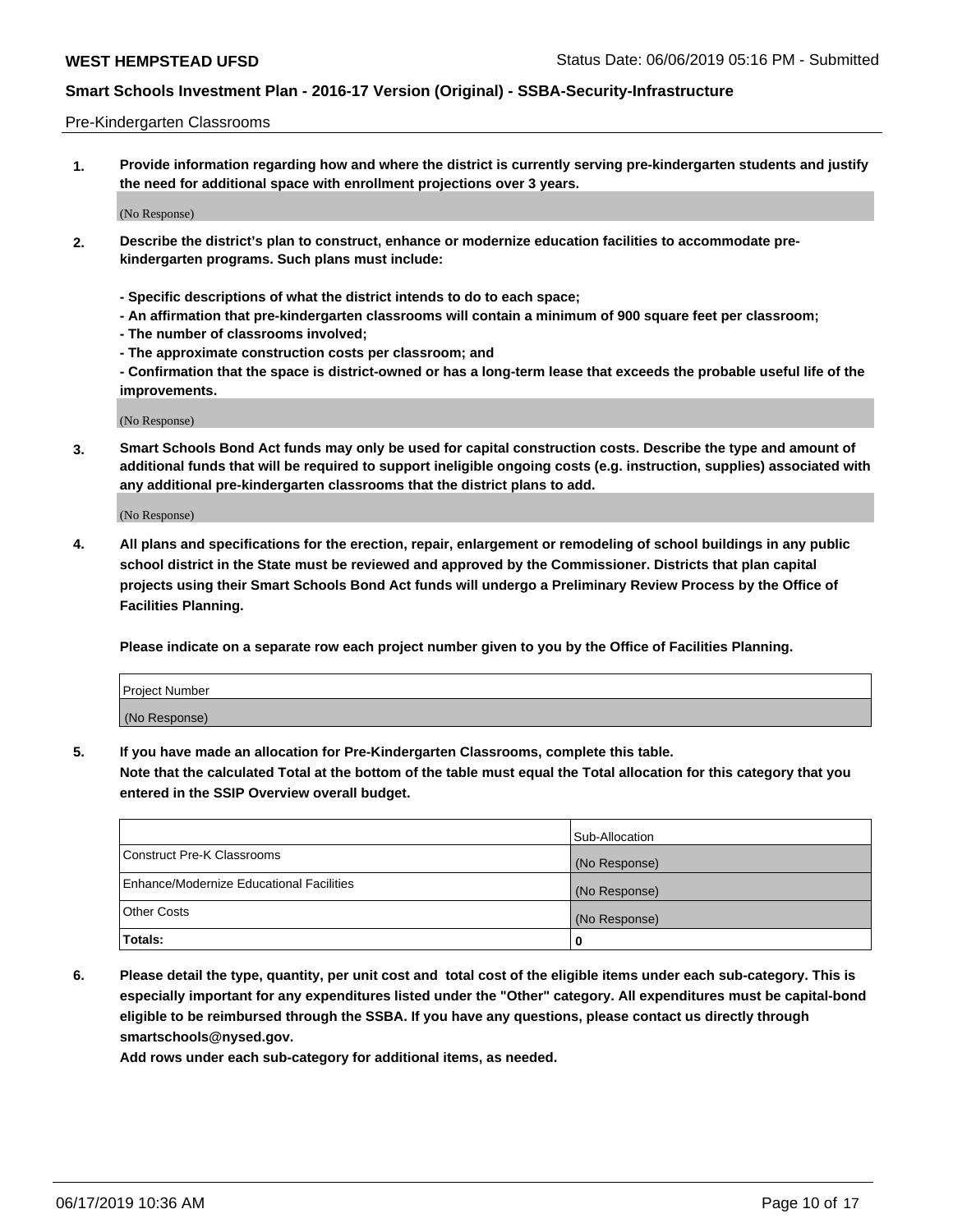Pre-Kindergarten Classrooms

| Select the allowable expenditure | Item to be purchased | Quantity      | Cost per Item | <b>Total Cost</b> |
|----------------------------------|----------------------|---------------|---------------|-------------------|
| type.                            |                      |               |               |                   |
| Repeat to add another item under |                      |               |               |                   |
| each type.                       |                      |               |               |                   |
| (No Response)                    | (No Response)        | (No Response) | (No Response) | (No Response)     |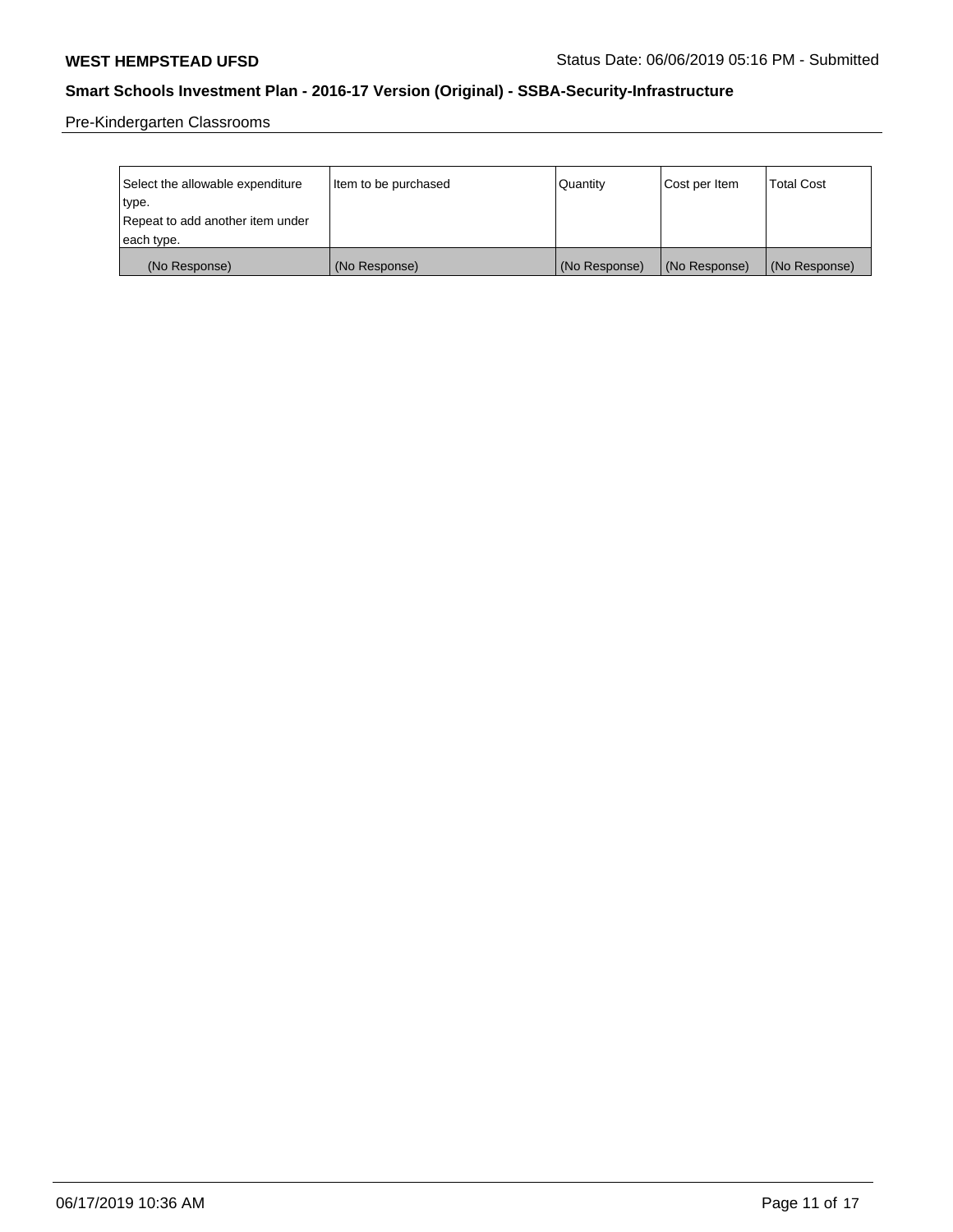Replace Transportable Classrooms

**1. Describe the district's plan to construct, enhance or modernize education facilities to provide high-quality instructional space by replacing transportable classrooms.**

(No Response)

**2. All plans and specifications for the erection, repair, enlargement or remodeling of school buildings in any public school district in the State must be reviewed and approved by the Commissioner. Districts that plan capital projects using their Smart Schools Bond Act funds will undergo a Preliminary Review Process by the Office of Facilities Planning.**

**Please indicate on a separate row each project number given to you by the Office of Facilities Planning.**

| Project Number |  |
|----------------|--|
|                |  |
|                |  |
|                |  |
|                |  |
| (No Response)  |  |
|                |  |
|                |  |
|                |  |

**3. For large projects that seek to blend Smart Schools Bond Act dollars with other funds, please note that Smart Schools Bond Act funds can be allocated on a pro rata basis depending on the number of new classrooms built that directly replace transportable classroom units.**

**If a district seeks to blend Smart Schools Bond Act dollars with other funds describe below what other funds are being used and what portion of the money will be Smart Schools Bond Act funds.**

(No Response)

**4. If you have made an allocation for Replace Transportable Classrooms, complete this table. Note that the calculated Total at the bottom of the table must equal the Total allocation for this category that you entered in the SSIP Overview overall budget.**

|                                                | Sub-Allocation |
|------------------------------------------------|----------------|
| Construct New Instructional Space              | (No Response)  |
| Enhance/Modernize Existing Instructional Space | (No Response)  |
| <b>Other Costs</b>                             | (No Response)  |
| Totals:                                        | 0              |

**5. Please detail the type, quantity, per unit cost and total cost of the eligible items under each sub-category. This is especially important for any expenditures listed under the "Other" category. All expenditures must be capital-bond eligible to be reimbursed through the SSBA. If you have any questions, please contact us directly through smartschools@nysed.gov.**

| Select the allowable expenditure | I ltem to be purchased | l Quantitv    | Cost per Item | <b>Total Cost</b> |
|----------------------------------|------------------------|---------------|---------------|-------------------|
| type.                            |                        |               |               |                   |
| Repeat to add another item under |                        |               |               |                   |
| each type.                       |                        |               |               |                   |
| (No Response)                    | (No Response)          | (No Response) | (No Response) | (No Response)     |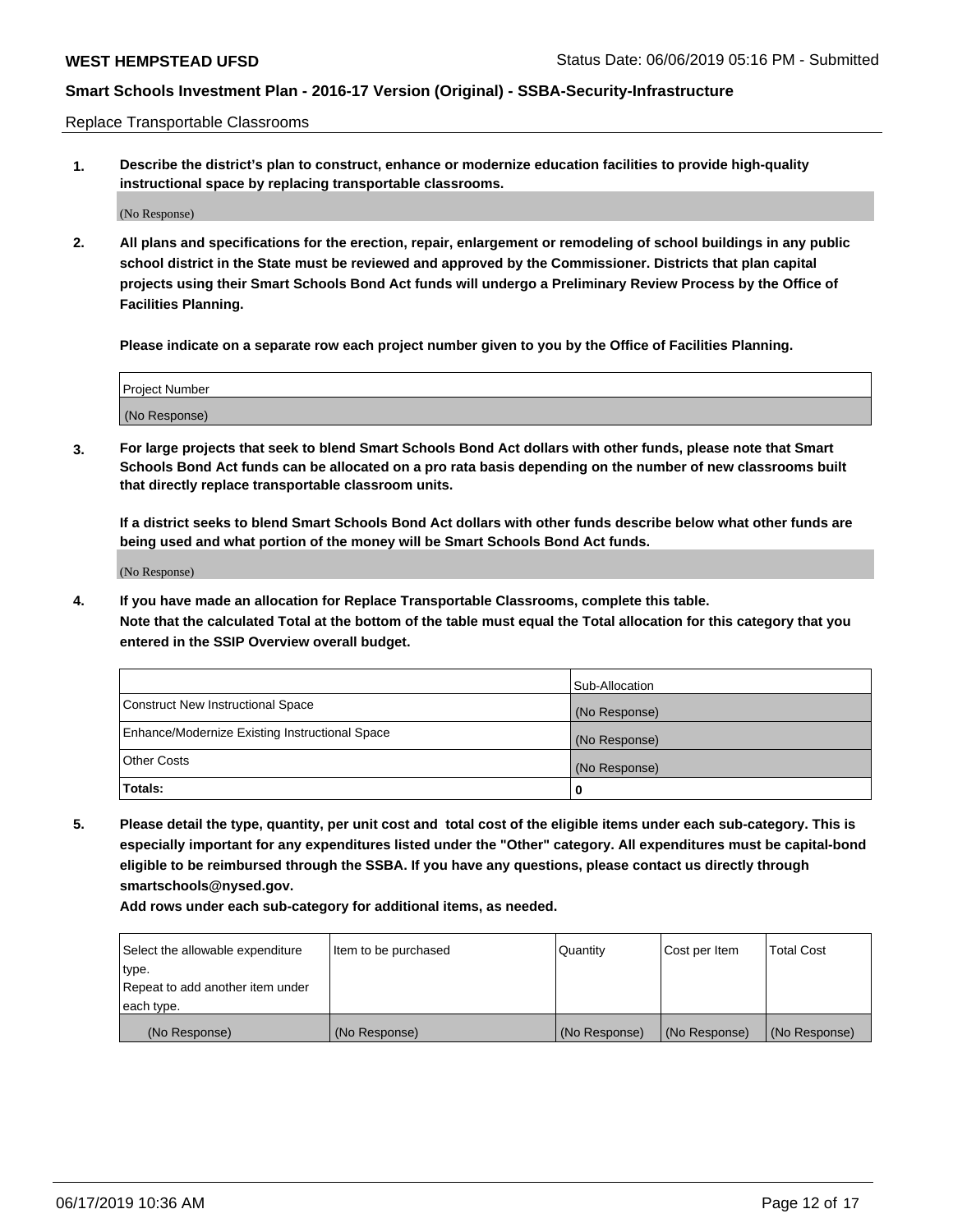High-Tech Security Features

**1. Describe how you intend to use Smart Schools Bond Act funds to install high-tech security features in school buildings and on school campuses.**

This project will allow us to upgrade our existing VoIP, IP Cameras, Access control, and PA system district-wide. The new IP mass notification system and IP cameras will help assist first responders.

**2. All plans and specifications for the erection, repair, enlargement or remodeling of school buildings in any public school district in the State must be reviewed and approved by the Commissioner. Districts that plan capital projects using their Smart Schools Bond Act funds will undergo a Preliminary Review Process by the Office of Facilities Planning.** 

**Please indicate on a separate row each project number given to you by the Office of Facilities Planning.**

Project Number 28-02-27-03-7-999-BA1

- **3. Was your project deemed eligible for streamlined Review?**
	- Yes
	- $\square$  No
	- **3a. Districts with streamlined projects must certify that they have reviewed all installations with their licensed architect or engineer of record, and provide that person's name and license number. The licensed professional must review the products and proposed method of installation prior to implementation and review the work during and after completion in order to affirm that the work was code-compliant, if requested.**

By checking this box, you certify that the district has reviewed all installations with a licensed architect or engineer of record.

**4. Include the name and license number of the architect or engineer of record.**

| Name       | License Number |
|------------|----------------|
| Tetra Tech | 16549          |

**5. If you have made an allocation for High-Tech Security Features, complete this table.**

**Note that the calculated Total at the bottom of the table must equal the Total allocation for this category that you entered in the SSIP Overview overall budget.**

|                                                      | Sub-Allocation |
|------------------------------------------------------|----------------|
| Capital-Intensive Security Project (Standard Review) | (No Response)  |
| <b>Electronic Security System</b>                    | 860,076        |
| <b>Entry Control System</b>                          | (No Response)  |
| Approved Door Hardening Project                      | (No Response)  |
| <b>Other Costs</b>                                   | (No Response)  |
| Totals:                                              | 860,076        |

**6. Please detail the type, quantity, per unit cost and total cost of the eligible items under each sub-category. This is especially important for any expenditures listed under the "Other" category. All expenditures must be capital-bond eligible to be reimbursed through the SSBA. If you have any questions, please contact us directly through smartschools@nysed.gov.**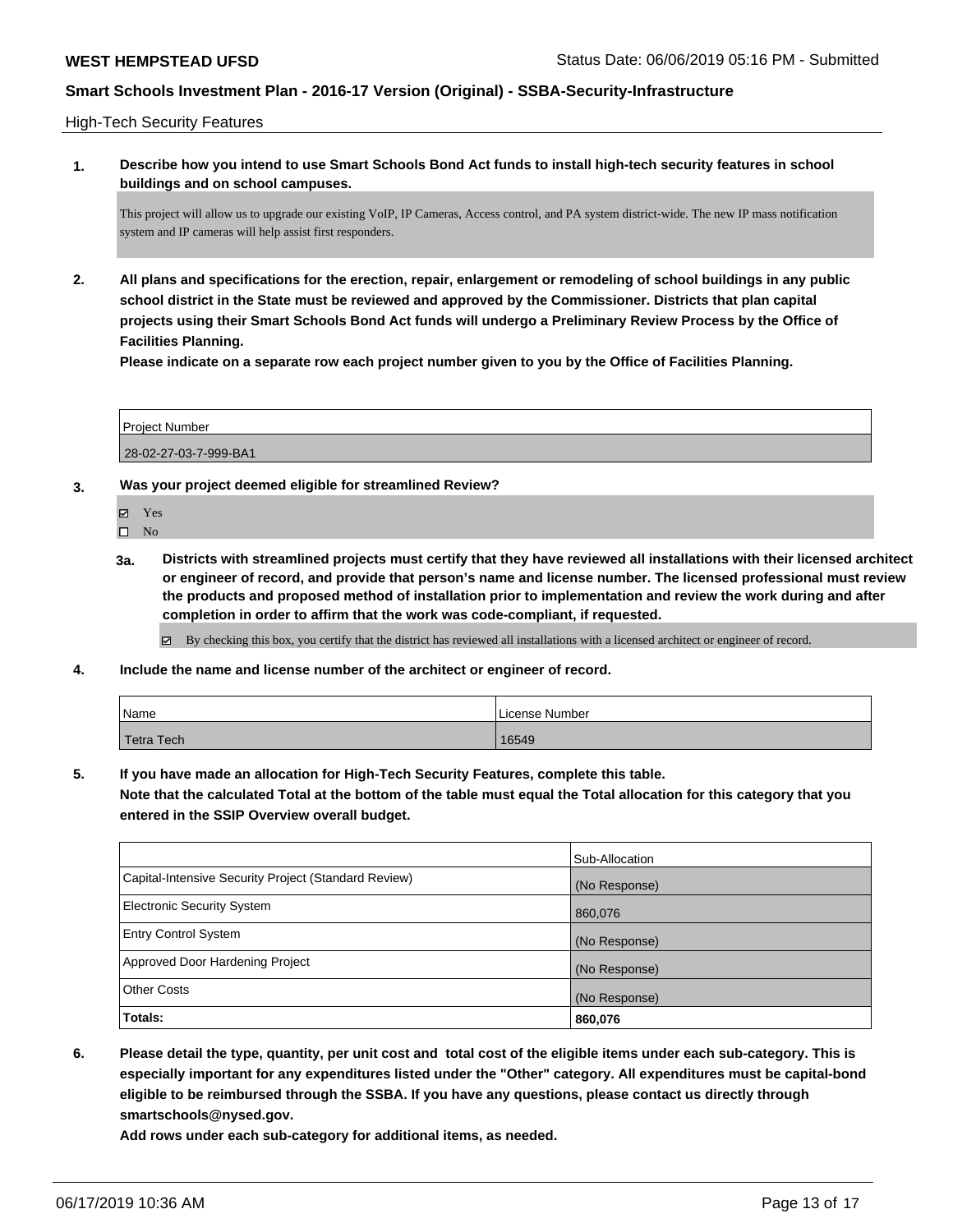High-Tech Security Features

| Select the allowable expenditure<br>type.<br>Repeat to add another item under<br>each type. | Item to be purchased                                                                                                       | Quantity | Cost per Item | <b>Total Cost</b> |
|---------------------------------------------------------------------------------------------|----------------------------------------------------------------------------------------------------------------------------|----------|---------------|-------------------|
| <b>Electronic Security System</b>                                                           | NJPA 100614 CDWG HPE JL076A<br><b>SWITCH</b>                                                                               | 17.00    | 6,429         | 109,293           |
| <b>Electronic Security System</b>                                                           | NJPA 100614 CDWG HPE<br>JL087A#B2B- power supply                                                                           | 22.00    | 583           | 12,826            |
| <b>Electronic Security System</b>                                                           | NJPA 100614 CDWG HPE JL084A -<br><b>Stacking Module</b>                                                                    | 23.00    | 682           | 15,686            |
| <b>Electronic Security System</b>                                                           | NJPA 100614 CDWG HPE JL079A-<br>expansion module                                                                           | 8.00     | 2,480         | 19,840            |
| <b>Electronic Security System</b>                                                           | NJPA 100614 CDWG HPE J9578A 1.6<br>ft Stacking Cable                                                                       | 17.00    | 155           | 2,635             |
| <b>Electronic Security System</b>                                                           | NJPA 100614 CDWG HPE J9665A-<br>3.3ft stacking cable                                                                       | 5.00     | 180           | 900               |
| <b>Electronic Security System</b>                                                           | NJPA 100614 CDWG HPE JL075A-<br>switch                                                                                     | 1.00     | 7,161         | 7,161             |
| <b>Electronic Security System</b>                                                           | NJPA 100614 CDWG HPE JL085A-<br><b>Power Supply</b>                                                                        | 1.00     | 273           | 273               |
| <b>Electronic Security System</b>                                                           | NJPA 100614 CDWG HPE JL083A-<br><b>Expansion Module</b>                                                                    | 6.00     | 751           | 4,506             |
| <b>Electronic Security System</b>                                                           | NJPA 100614 CDWG StarTech 40G<br>#QSFP40LR4ST - QSFP+<br><b>TRANSCEIVERS</b>                                               | 12.00    | 1,522         | 18,264            |
| <b>Electronic Security System</b>                                                           | NJPA 100614 CDWG Solarflare<br>SFM10G# SOLR-SFM10g-SR-SFP+<br><b>TRANCEIVERS</b>                                           | 16.00    | 116           | 1,856             |
| <b>Electronic Security System</b>                                                           | NJPA 100614 CDWG Polycom VVX<br>300 #2200-46135-025                                                                        | 150.00   | 129           | 19,350            |
| <b>Electronic Security System</b>                                                           | NJPA 100614 CDWG Polycom Wall<br>Mount #2200-44514-002                                                                     | 29.00    | 34            | 986               |
| <b>Electronic Security System</b>                                                           | OGS PT63297 A+ Technology<br>Installation & integration of computer<br>and network systems and related<br>peripherals rack | 74.00    | 150           | 11,100            |
| <b>Electronic Security System</b>                                                           | OGS PT63297 A+ Technology AXIS<br>P3225-LV MKII Camera                                                                     | 60.00    | 535           | 32,100            |
| <b>Electronic Security System</b>                                                           | OGS PT63297 A+ Technology AXIS<br>P3367-VE                                                                                 | 40.00    | 1,128         | 45,120            |
| <b>Electronic Security System</b>                                                           | OGS PT63297 A+ Technology VMS<br>Single Camera License                                                                     | 175.00   | 150           | 26,250            |
| <b>Electronic Security System</b>                                                           | OGS PT63297 A+ SCHLAGE NDE80                                                                                               | 240.00   | 275           | 66,000            |
| <b>Electronic Security System</b>                                                           | OGS PT63297 A+ Access Control Svr                                                                                          | 1.00     | 2,125         | 2,125             |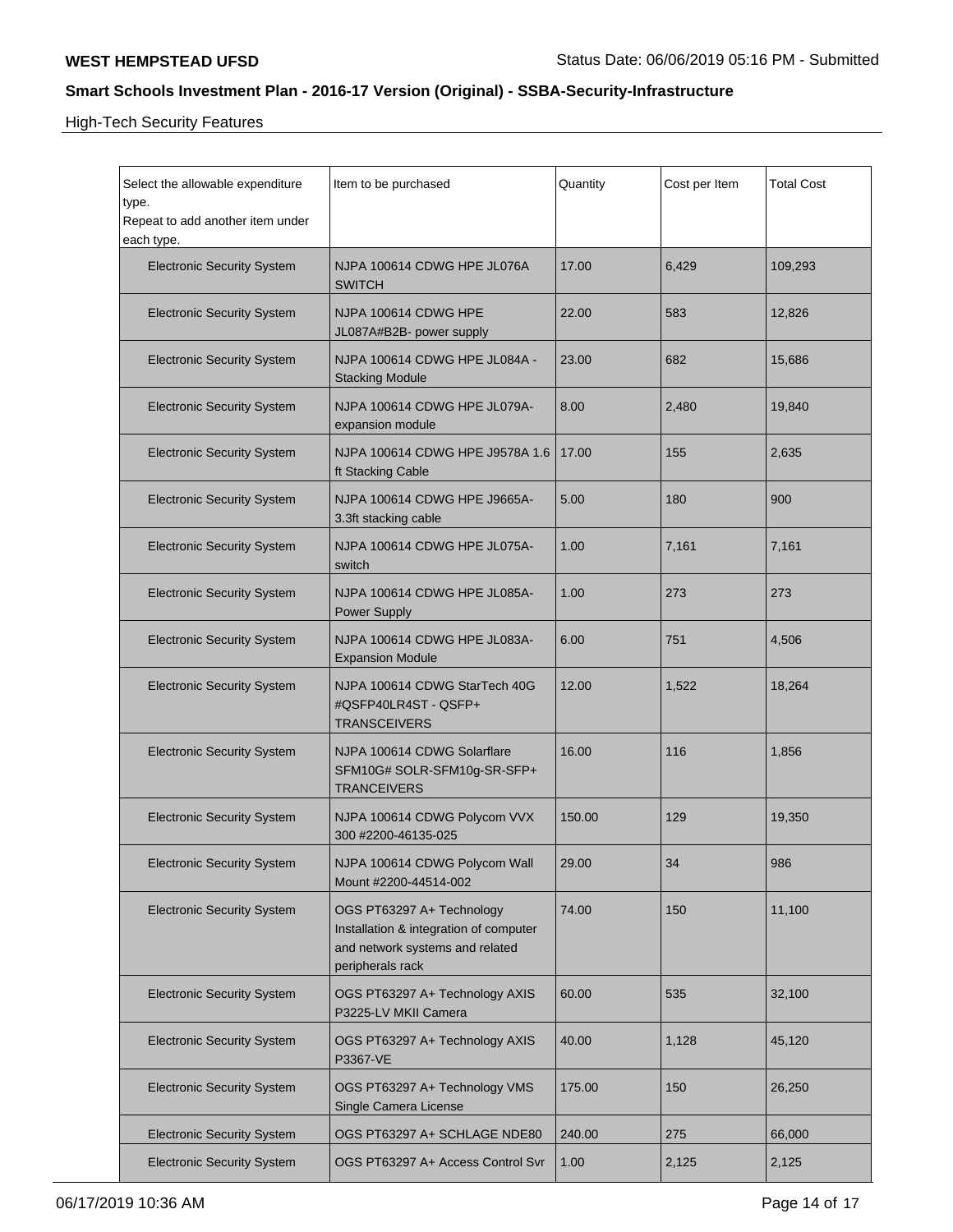High-Tech Security Features

| Select the allowable expenditure<br>type.<br>Repeat to add another item under<br>each type. | Item to be purchased                                                                   | Quantity | Cost per Item | <b>Total Cost</b> |
|---------------------------------------------------------------------------------------------|----------------------------------------------------------------------------------------|----------|---------------|-------------------|
|                                                                                             | #ATS-AC-R1                                                                             |          |               |                   |
| <b>Electronic Security System</b>                                                           | OGS PT63297 A+ Workstation #OO-<br>DNA-CWS-1                                           | 1.00     | 1,250         | 1,250             |
| <b>Electronic Security System</b>                                                           | OGS PT63297 A+ DNA Fusion #OO-<br><b>Fusion Mobile 5</b>                               | 1.00     | 714           | 714               |
| <b>Electronic Security System</b>                                                           | OGS PT63297 A+ Portal #OO-Fusion<br>WeBSVC                                             | 1.00     | 714           | 714               |
| <b>Electronic Security System</b>                                                           | OGS PT63297 A+ Fusion Software<br>Integration #OO-OO-NEDS-10                           | 24.00    | 661           | 15,864            |
| <b>Electronic Security System</b>                                                           | OGS PT63297 A+ Axis panel -<br>#OPEN-OO-AXIS-10                                        | 1.00     | 3,215         | 3,215             |
| <b>Electronic Security System</b>                                                           | OGS PT63297 A+ Power Distribution<br>Board OO-E2-SSP-D2-RSC2                           | 5.00     | 3,432         | 17,160            |
| <b>Electronic Security System</b>                                                           | OGS PT63297 A+ IP Intelligent Single<br>Door Controller #OO-DController                | 10.00    | 884           | 8,840             |
| <b>Electronic Security System</b>                                                           | OGS PT63297 A+ Gateway #Gate                                                           | 75.00    | 475           | 35,625            |
| <b>Electronic Security System</b>                                                           | OGS PT63297 A+ Camera Equipment<br>and Software #Open-Dcontroller                      | 1.00     | 2,715         | 2,715             |
| <b>Electronic Security System</b>                                                           | OGS PT63297 A+ installation #Install-<br><b>Access Control/Lock Specialist</b>         | 1,020.00 | 150           | 153,000           |
| <b>Electronic Security System</b>                                                           | OGS PT63297 A+ MP WEIG,<br>CLASSIC GRY, LEAD FREE                                      | 20.00    | 210           | 4,200             |
| <b>Electronic Security System</b>                                                           | OGS PT63297 A+ 9600-630-LBM<br>#HES-9600-LBM                                           | 20.00    | 480           | 9,600             |
| <b>Electronic Security System</b>                                                           | OGS PT63297 A+ IP One-<br>Way/Talkback Speaker w/Analog<br>Clk/PA MAF#Val-VE4021A-A    | 175.00   | 550           | 96,250            |
| <b>Electronic Security System</b>                                                           | OGS PT63297 A+ Surface Back Box<br>Maf#VAL-VB-S20                                      | 175.00   | 50            | 8,750             |
| <b>Electronic Security System</b>                                                           | OGS PT63297 A+ Security Intercom<br>AXS-01301-001                                      | 15.00    | 922           | 13,830            |
| <b>Electronic Security System</b>                                                           | OGS PT63297 A+ Security Intercome<br>License #AXS-01377-001                            | 80.00    | 80            | 6,400             |
| <b>Electronic Security System</b>                                                           | OGS PT63297 A+ Install Configure<br>and maintaine security cameras for<br>video system | 75.00    | 150           | 11,250            |
| <b>Electronic Security System</b>                                                           | NCSBGA BID Suffolk lock CORE -<br>1CX-7-X1-1(W)-2-690                                  | 350.00   | 26            | 9,100             |
| <b>Electronic Security System</b>                                                           | NCSBGA BID Suffolk lock DONJO--<br>WRAP AROUND - #214-S-CQX3                           | 200.00   | 12            | 2,400             |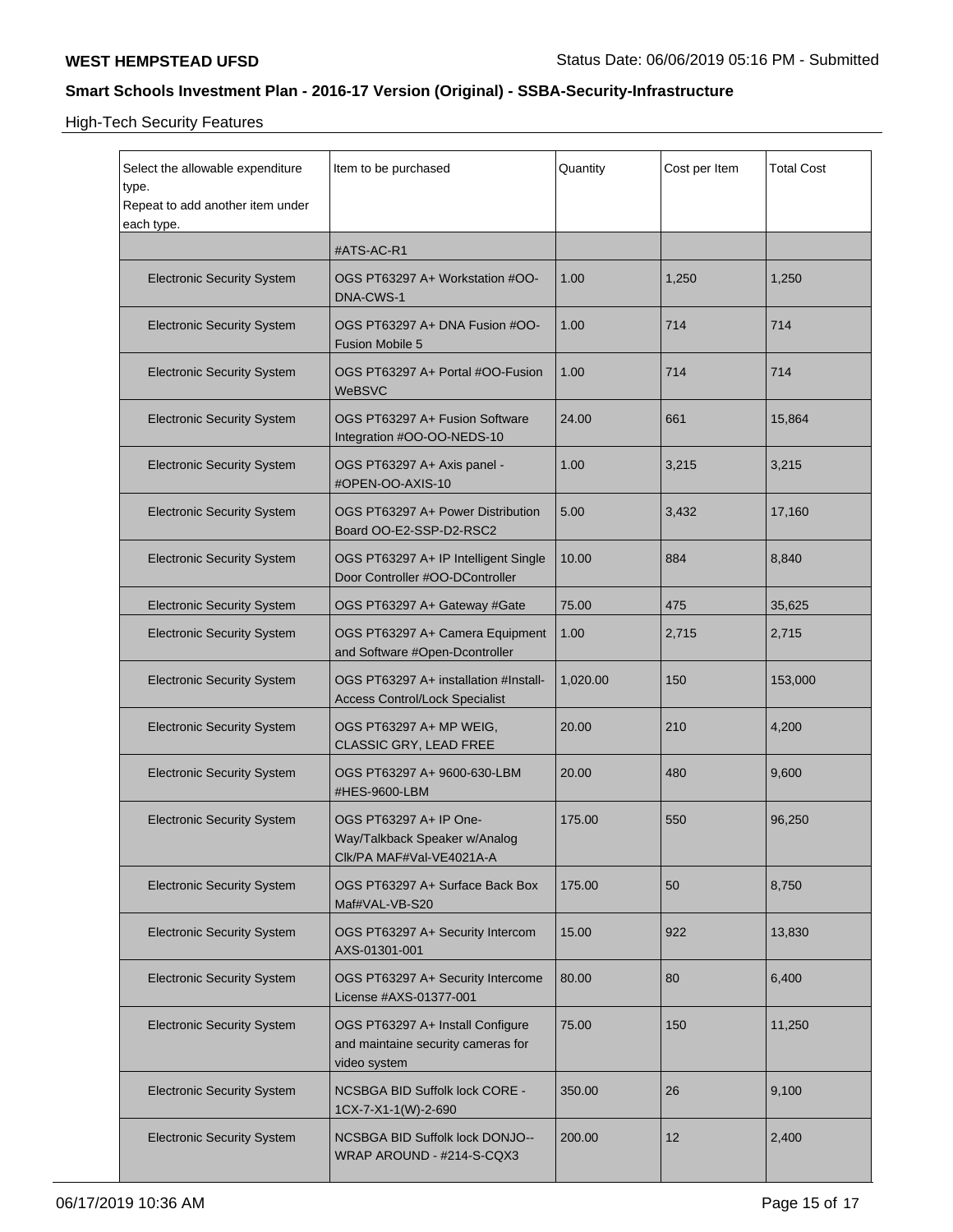High-Tech Security Features

| Select the allowable expenditure<br>type.<br>Repeat to add another item under | Item to be purchased                                                                                                                                                             | Quantity | Cost per Item  | <b>Total Cost</b> |
|-------------------------------------------------------------------------------|----------------------------------------------------------------------------------------------------------------------------------------------------------------------------------|----------|----------------|-------------------|
| each type.<br><b>Electronic Security System</b>                               | OGS PT63297 A+ SUB<br>CONTROLLERS PART #OPEN-DNA-<br><b>SC-10</b>                                                                                                                | 10.00    | 70             | 700               |
| <b>Electronic Security System</b>                                             | OGS PT63297 A+ TEAK 12X14X4,5<br>ENC WITH A 24 POINT TERMINAL<br><b>STRIP. SUB CONTROLLER</b><br><b>ENCLOSURE FOR ISC-16 WITH</b><br>TAMPER SWITCH PT63297 PART#<br>OPEN=ISC=16c | 5.00     | 1,100          | 5,500             |
| <b>Electronic Security System</b>                                             | OGS PT63297 A+ SURFACE MOUNT<br>DOOR CONTACT pART# ATS-<br>7939WG-GY                                                                                                             | 119.00   | $\overline{7}$ | 833               |
| <b>Electronic Security System</b>                                             | OGS PT63297 A+ SOFTWARE<br>ANALYSIS, DEIGN, INSTALLATION<br>AND PROGRAMMING PART:<br><b>iNSTALL-PROGRAMMER</b>                                                                   | 8.00     | 150            | 1,200             |
| <b>Electronic Security System</b>                                             | OGS PT63297 A+ INSTALLATION &<br>INTEGRATION OF LOCKS, KEYS<br>AND SECURITY SYSTEMS PART#<br>INTALL-ACCESS CONTROL/LOCK<br><b>SPECIALIST</b>                                     | 238.00   | 150            | 35,700            |
| <b>Electronic Security System</b>                                             | OGS PT63297 A+ Technology<br><b>XProtect Professional+ Base License</b><br>Manuf. Part #: MILE-XPPPLUSBL                                                                         | 1.00     | 495            | 495               |
| <b>Electronic Security System</b>                                             | OGS PT63297 A+ Technology 12x<br>10TB Enterprise drives #IPV-ENT-<br>B12-D10-S120                                                                                                | 1.00     | 18,500         | 18,500            |